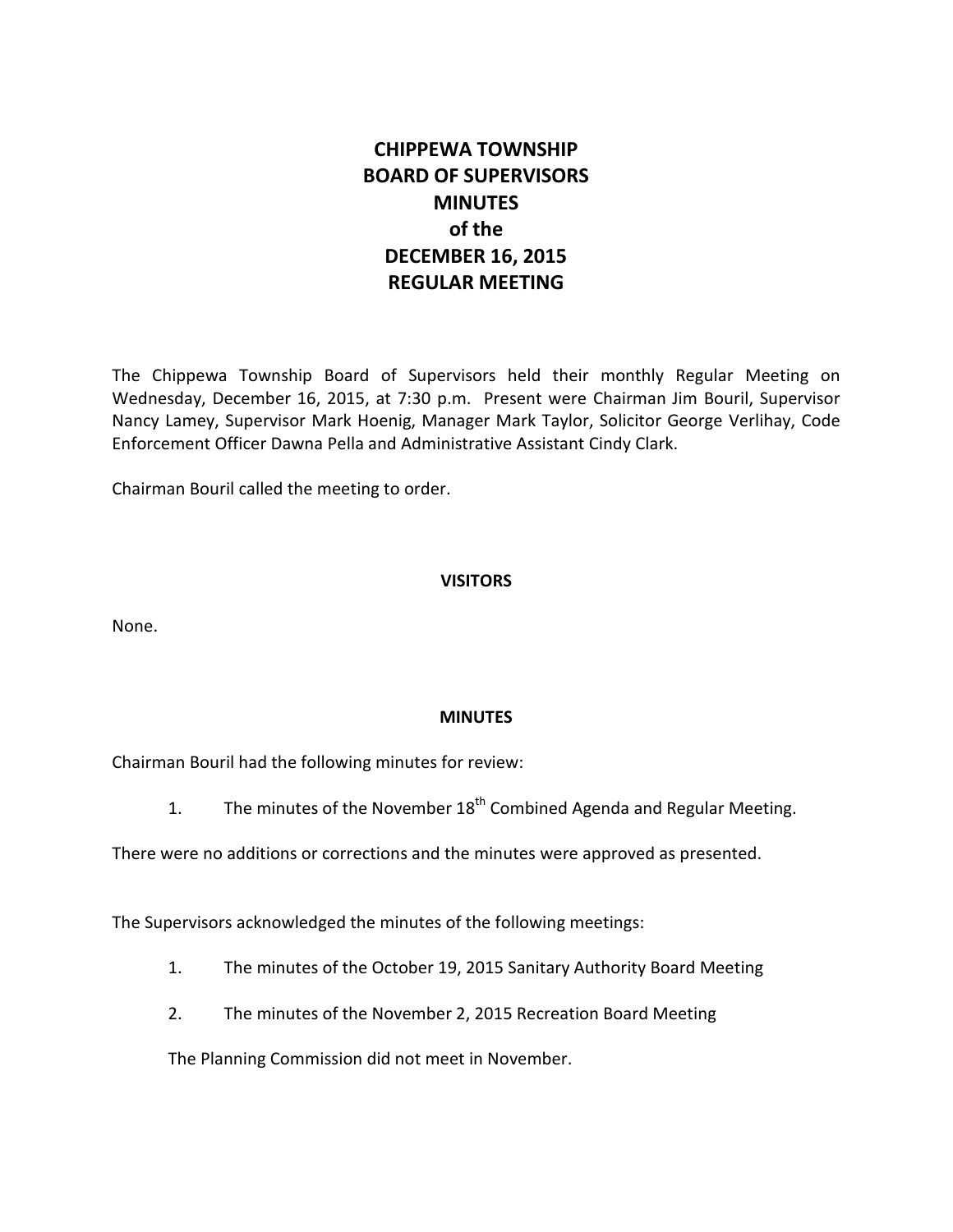## **ITEMS TO BE ACTED ON**

1. Land Development - Pathway Church:

Manager Taylor said that at the Planning Commission's December  $8<sup>th</sup>$  meeting they discussed the changes planned at the Pathway Church. The church wants to expand its pre-school area and the entrance lobby. The Planning Commission recommended approving these changes, but there were two issues: a storm water issue and a retaining wall issue. These will be resolved with John Balser of MDIA.

**MS. LAMEY MOVED TO APPROVE** the request for changes at the Pathway Church, contingent on the storm water issue and the retaining wall issue being resolved. Mr. Hoenig seconded the motion and without further discussion the motion carried.

## **REPORTS**

The following reports were listed on the agenda:

- 1. Financial Report
- 2. Police Department Report
- 3. Road Report
- 4. Wage Tax/OPT Report
- 5. Real Estate Tax Report
- 6. Zoning Report
- 7. Code Enforcement Officer's Report
- 8. Fire Report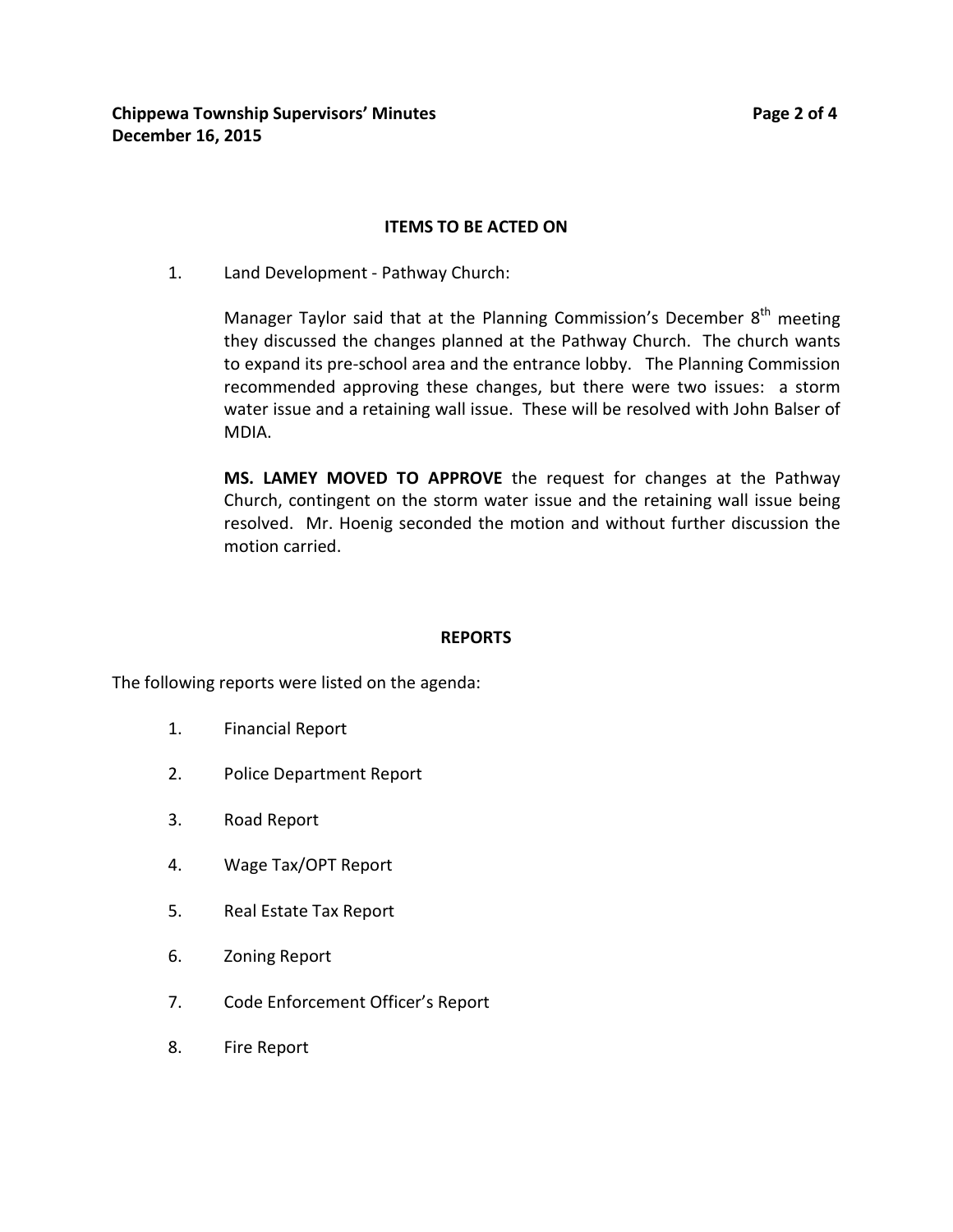## **MANAGER'S REPORT**

Manager Taylor had the following items listed on the agenda for discussion:

1. Reappointments to Boards and Commissions:

Attorney Verlihay suggested that these reappointments be handled at the January Reorganization Meeting. The Supervisors agreed to do this.

2. Royce Partial Release:

Attorney Verlihay said that Don Olayer, who developed Hickory Woods, is selling Lot #7. Attorney Verlihay requested that the Supervisors sign a partial release in order to release Lot #7 from the development mortgage.

**MS. LAMEY MOVED TO SIGN** the partial release as advised by the Solicitor. Supervisor Hoenig seconded the motion and without further discussion the motion carried.

#### **MISCELLANEOUS MANAGER'S ITEMS**

Manager Taylor added that the Zoning Hearing Board met last night regarding a request by a resident at 225 McMillen to waive the 10 ft. set-back requirements for a garage. They want to change a 1-car garage to a 2-car garage. Dawna Pella said that the neighbor was not opposed to this. The Board agreed to allow the 3 ft. set-back. Manager Taylor said he will furnish the Supervisors with more information on this later.

## **PAYMENT OF BILLS**

Chairman Bouril presented the bills.

**MR. HOENIG MOVED TO PAY** the bills. Ms. Lamey seconded the motion and with no further discussion the motion carried.